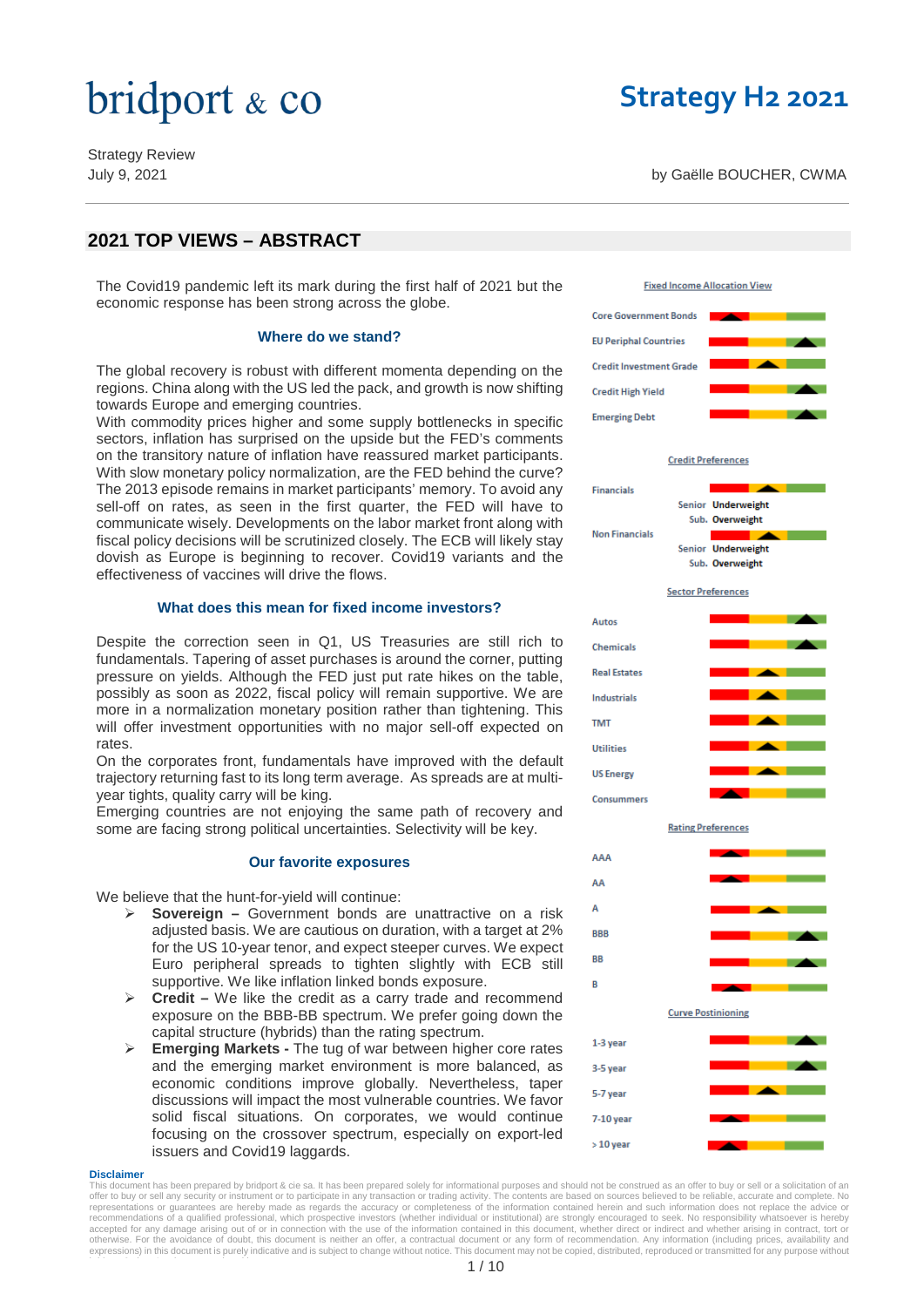### **Strategy H2 2021**

Strategy Review

July 9, 2021 by Gaëlle BOUCHER, CWMA

### **1H21 – KEY FACTS**

*Growth uneven across regions while inflation is spiking across the board*

- Prompt and powerful policy responses to the pandemic have helped to **preserve the economy's capacity**.
- The **economic recovery took off in the first half of the year** as vaccinations ramped up, but was uneven across the globe, with huge gaps in access to vaccines and a bleak outlook for many poor countries.
- The fast reopening of the developed economies has been providing a **massive boost to the services sector while manufacturing has been facing problems in addressing supply constraints** in the face of the strong demand.
- **US (6.4% yoy in 1Q 21) and China (18.3%) led the way**, **while Europe lagged**. According to the World Bank, these two countries will each account for more than a quarter of global growth in 2021, with the US contributing almost three times its average level over the 2015-19 period
- **According to the World Bank, the global economy is expected to grow by 5.6% in 2021** (5.8% according to the OECD), showing a post recession rebound of the largest magnitude in 80-years.
- Basis effect on oil prices along with supply-demand imbalances, from supply-chain bottlenecks to labour scarcity, pushed prices higher. **Core inflation rate moved to a quarter century high in recent months**, stoking inflation fears. Inflation has been fairly muted in the euro area, but stronger than expected in the US, where headline CPI inflation surged to 5% in May, and core inflation to 3.8%.
- Major central banks kept their accomodative stance while **taper tantrum echoes began to come to the forefront**. Nevertheless, the June FOMC shifted the market focus from the FED tapering asset purchases to the timing of central bank rate hikes.
- **Policy normalization**, both fiscal and monetary, **has already started in some emerging markets**. Nevertheless, the **divergence between emerging and developed countries' growth is becoming more apparent**, as expressed in PMIs.

#### *Solid core markets' performances*

- Year-to-date, **risky assets have enjoyed decent performance**, with major stock indices posting double digit returns.
- **As reflation fears pushed US Treasury yields higher in Q1, a broadening conviction that the inflation spike will not last long drove yields lower during Q2, with 10-year Treasury yields even pulling back by some 25 basis points.** Concerns about the side-effects of supply bottlenecks have replaced fears of a potential overheating of the US economy. Mixed trading since the June FOMC is pointing to tougher conditions ahead.
- **Oil rallied strongly** as economies reopened and demand picked up**.** The **US Dollar was erratic** during the first half of the year.
- **Base metals enjoyed a strong rally**, with China accounting for more than 50% of the end-use demand.
- **Emerging corporates have been resilient to the upward shift in US yields**.
- In the risk-on environment**, demand-side factors have been supportive for credit as a whole**, especially the high beta spectrum, with US High Yield outperforming its Euro peers.
- **Credit spreads have absorbed the move higher in yield**.
- In hard currency, **emerging corporates posted lower returns compared to US credit**, especially due to idiosyncratic developments.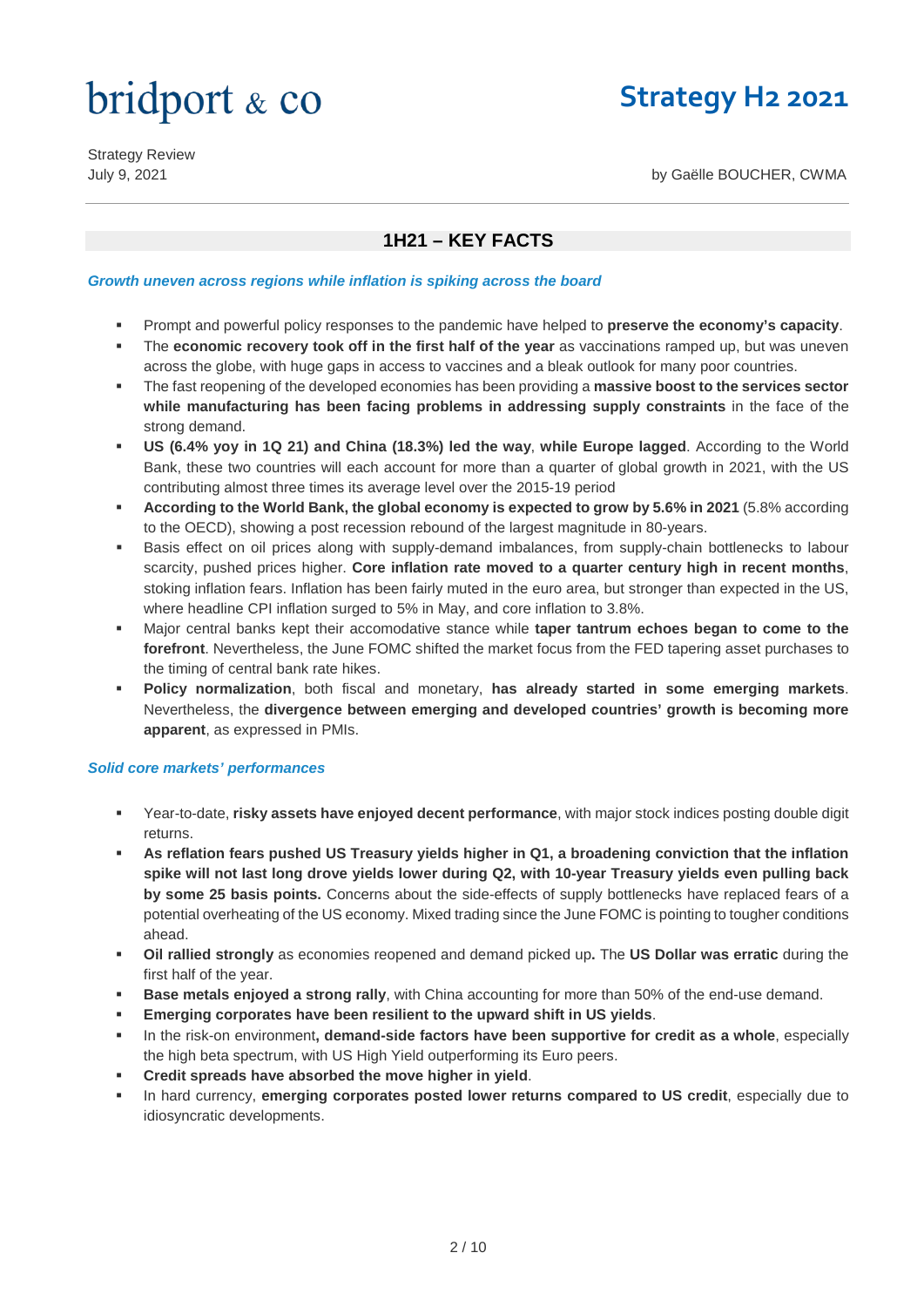### **Strategy H2 2021**

Strategy Review

July 9, 2021 by Gaëlle BOUCHER, CWMA

### **2H21 – OUR VIEW**

#### *Global recovery should gather pace ….*

- Global economies are on track for a **strong post-pandemic recovery,** likely running above potential in H2, **inflation is surprising to the upside** and **central banks are paving the way to exit their exceptional measures**.
- The **broader emerging world has yet to enjoy the rebound** seen in the developed world.
- The inflation debate is alive and has different shades of grey. I**t seems unlikely that we will see US inflation back to pre-Covid19 levels** because i/ current inflation is due to non-cyclical factors and ii/ the inflation impulse coming from the growth cycle itself will be felt in the months to come. Moreover, some disinflationary forces are emerging.
- China's total credit growth has slowed from its peak in October 20 and **downward pressure could emerge on China's economic growth and inflation by year-end**, limiting global inflation pressures.
- **Major central banks are facing a strong dilemma**: decreasing policy support to prevent overheating or keep accommodative policy for longer with the risk of seeing higher inflation expectations.
- Engaged in a normalization process, the Federal Reserve want to avoid a repeat of the 2013 "taper tantrum" episode, which saw real yields rising by circa 150 basis points in only five months. **The FED should prepare market participants for tapering of asset purchases from early 2022 onwards**.
- The **ECB should not significantly reduce its PEPP purchases** any time soon to preserve favorable financing conditions.
- **Going forward, liquidity will likely be less abundant**. The ECB will lag and emerging central banks will have to manage the capital and currency outflow risk.

| Real GDP (%) - IMF, April 21 | 2019 | 2020   | 2021 | 2022 |
|------------------------------|------|--------|------|------|
| World                        | 2.8  | $-3.3$ | 6.0  | 4.4  |
| US                           | 2.2  | $-3.5$ | 6.4  | 3.5  |
| <b>Eurozone</b>              | 1.3  | $-6.6$ | 4.4  | 3.8  |
| UK                           | 1.4  | $-9.9$ | 5.3  | 5.1  |
| <b>Switzerland</b>           | 1.2  | $-3.0$ | 3.5  | 2.8  |
| <b>Developped Countries</b>  | 1.6  | $-4.7$ | 5.1  | 3.6  |
| <b>Emerging Countries</b>    | 3.6  | $-2.2$ | 6.7  | 5.0  |
| - China                      | 6.1  | 2.3    | 8.4  | 5.6  |

#### *…. Supporting carry exposures*

- Vaccination progress, large excess savings and liquidity, along with surging earnings, make the **outlook supportive for risky assets**.
- In terms of asset allocation, the **rising stock-bond correlation is bad news for** diversification and makes us more cautious on equities.
- Fast improving fundamentals imply **better ratings and lower defaults. Default rates should be closely monitored.**
- The **current framework** characterized by i/ improving credit fundamentals, ii/ neutral central bank policy along with iii/ neutral supply-demand flows are historically supportive for **low but positive returns lasting for long periods. Mid-cycle environment** typically suggests **less volatility** in the market**.**
- In a context of continuing search for yield, **High Yield and Emerging debt should benefit from carry positioning**.
- **As seen during the first half, H2 2021 will not be a smooth ride**.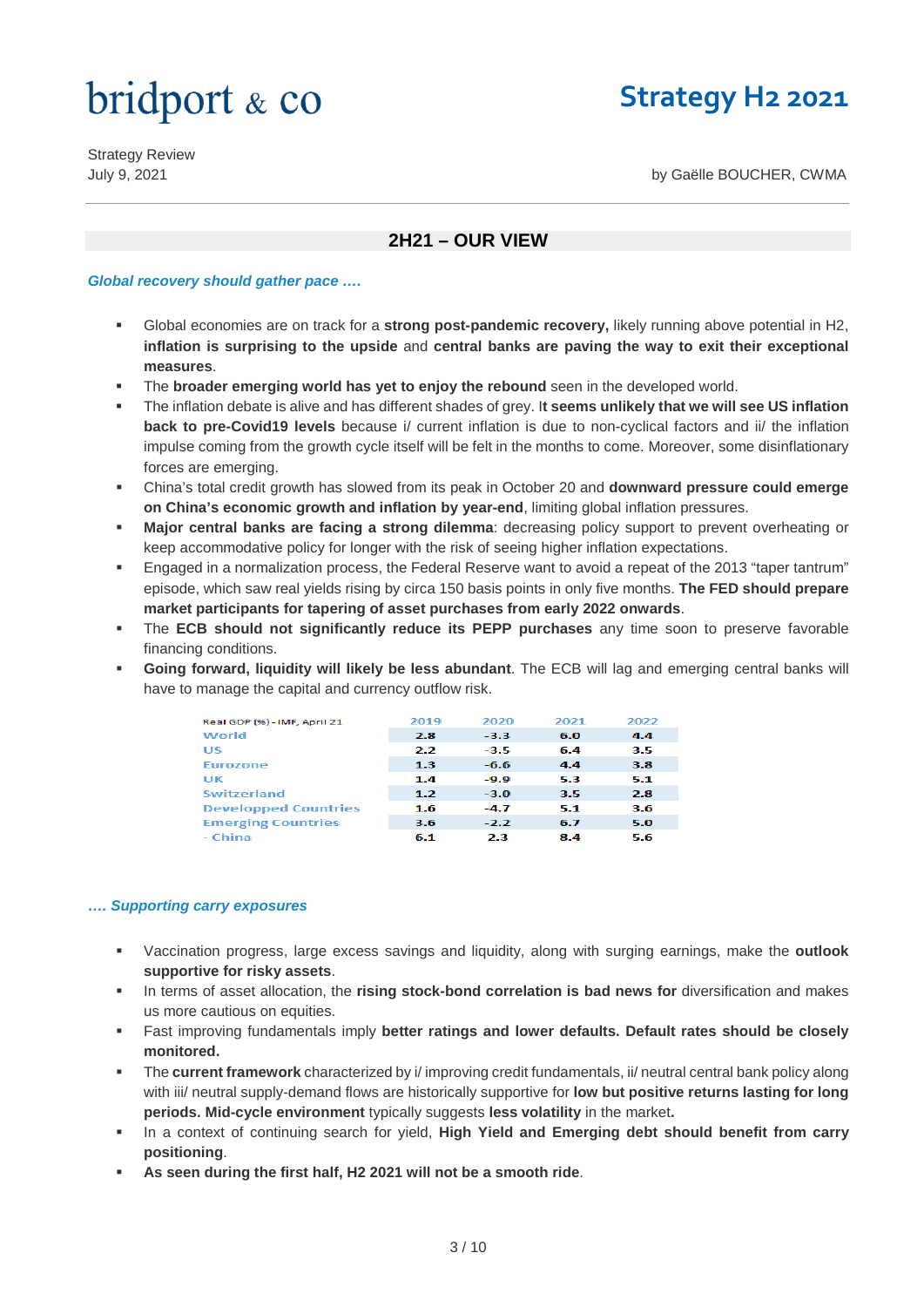### **Strategy H2 2021**

Strategy Review

July 9, 2021 by Gaëlle BOUCHER, CWMA

#### **2H21 – KEY POSITIONING**

**Sovereign** – Expansionary fiscal policies on one hand and accommodative monetary policies on the other hand have created an environment for inflation pressures. Actual inflation rates have risen sharply over recent months without any impact on bond markets. Amid the ongoing economic recovery and the ensuing risk on the inflation front, we view the pullback in US yields in Q2 as a technical correction rather than a change in trend. The inflation background looks less tense in the euro area.

Our positioning will be the following:

- We expect **higher yields** on both sides of the Atlantic as economies continue growing, and **steeper curves** which will support liability-driven investors' demand (insurers, pension funds) and foreign investors (FX-hedged). We expect **the transatlantic yield spread to widen further** at the long end of the curve, as German Bunds will outperform US Treasuries (drop in net supply).
- We **like inflation linked bond exposure** as an element of diversification in a fixed income portfolio. It represents an attractive hedge against rising rates with better value in Europe.
- $\triangleright$  With the ECB committed to remaining supportive, this creates a favorable environment for carry trades. ECB buying and a drop in net insurance are supportive of peripherals. **Euro Peripheral spreads should tighten slightly in Q3** before the market begin to speculate about a decrease in ECB purchases.

|                     |      | US 10-year German 10-year Gilt 10-year Swiss 10-year |      |         |
|---------------------|------|------------------------------------------------------|------|---------|
| H <sub>1</sub> 2021 | 1.47 | $-0.21$                                              | 0.72 | $-0.22$ |
| Q3 2021             | 1.80 | 0.00                                                 | 0.80 | 0.00    |
| Q4 2021             | 2.00 | 0.10                                                 | 1.00 | 0.10    |
| <b>12 Months</b>    | 2.25 | 0.25                                                 | 1.25 | 0.25    |

**Credit** – While evolving in a narrow range since the beginning of the year, spreads are at multi-year tights. Quantitative Easing taper will put low ratings at risk while the upward trend in yields will put long-end investment grade under pressure. For the time being, it is too soon to be concerned about tapering risk but it is a topic to keep in mind for the end of the year. First rate hikes will come much later. The ECB should keep its asset purchase program (APP) beyond 2022 while progressively stopping the pandemic emergency purchase program (PEPP). As the ECB makes the most of its credit purchase via the APP, this will make European credit resilient to the tapering debate. Euro credit spreads should be more resilient than their US peers as the rate move should be more contained and the ECB still supportive.

Our positioning will be the following:

- Curve: we are currently **cautious on duration exposures but acknowledge that the 2.00% threshold on the US 10-years will offer tactical investment opportunities** in US long-dated investment grade bonds, as credit risk is limited.
- Rating: in a rising yield environment, we continue to prefer **carry exposure through BBB-BB rated bonds,** where the idiosyncratic risk is more moderate.
- **►** Sector: We are neutral on Financials versus Non-Financials. We recommend exposure on cyclical sectors to benefit from the solid recovery. We continue to **favor subordination risk to credit risk**.
- Corporates: **We still like Covid19- sensitive sectors, as the global recovery is still on track**. We think that **European Hybrid Corporates and Additional Tier 1 provide an attractive duration-adjusted carry**. In the Euro denominated market, investment grade **Reverse Yankees offer attractive riskadjusted carry**, while providing a hedge against any ECB tapering. In the US Dollar market, **we continue to like BB rated names,** which should benefit from rising stars and M&A activities. We think that **green and sustainability linked bonds** will continue to be a significant component in fixed income portfolios.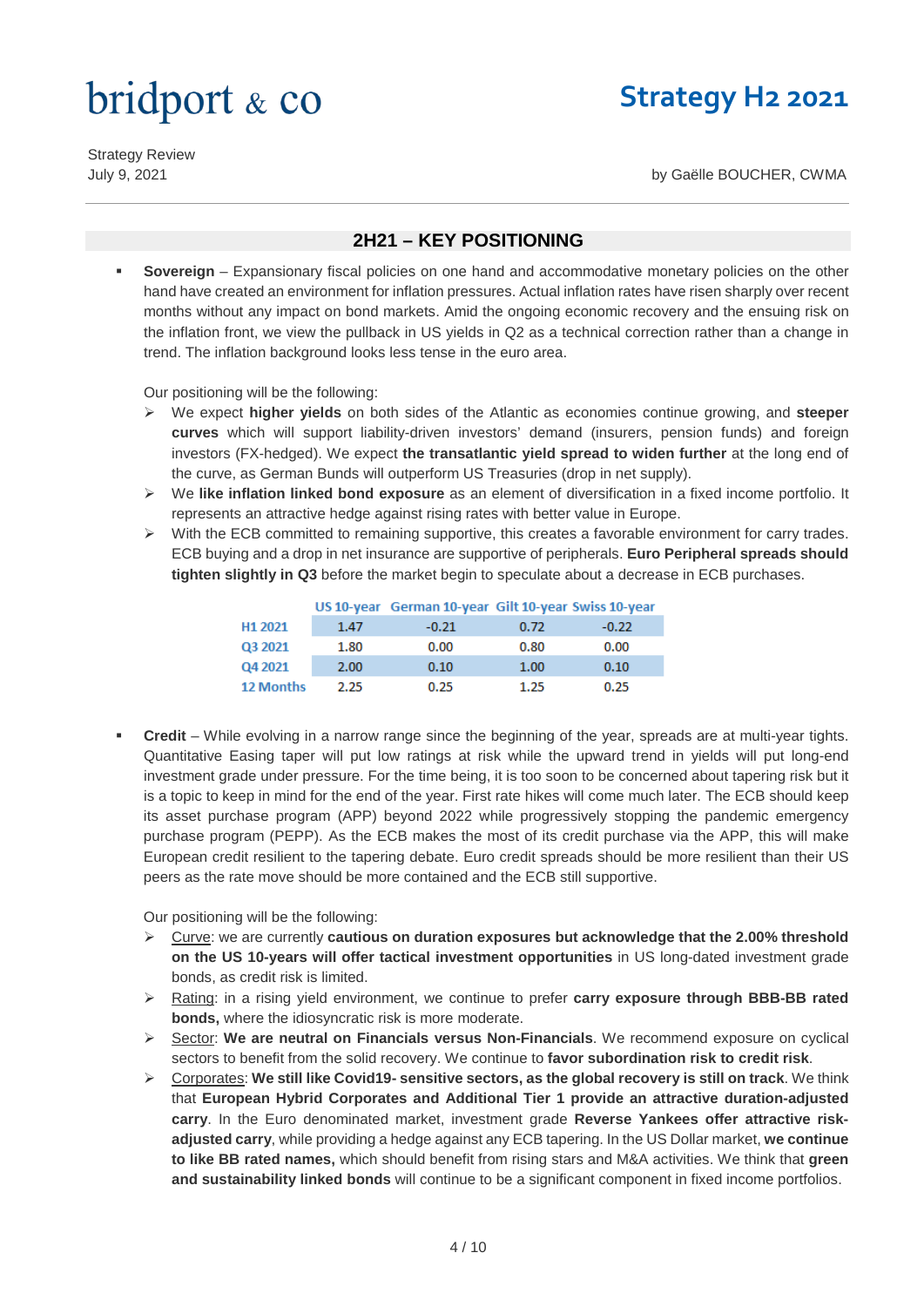## **Strategy H2 2021**

Strategy Review

.

July 9, 2021 by Gaëlle BOUCHER, CWMA

- **Emerging Markets** The emerging market environment has improved with the acceleration of the vaccine rollout and a noticeable growth pick-up in some regions, but continues to face a number of headwinds: less fiscal stimulus than developed markets, tighter monetary policy and the Covid19 impact on their economies. Nevertheless, valuations are tight and room for further spread compression limited. The low level of spreads provides a limited cushion against a rise in core rates. Taper discussions in the US could increase volatility on the asset class from the third quarter. Our positioning will be the following:
	- Sovereign exposure: **Political risks, fiscal issues are still relevant**; hence a high dispersion across countries. The lack of spread buffers make us highly selective on our country exposure. We are **underweight Latin America** where political uncertainties remain a key risk which could negatively impact economic and fiscal policies. We are **neutral Asia,** which exhibits tight spread and a growth slowdown in the wake of China, and **overweight EEMEA** where fiscal deficits are lower. **EM commodity exporters** will continue to benefit from the surge in commodity prices.
	- Corporate exposure: **We favor the BBB-BB spectrum** and **sectors which will benefit from the continuing recovery (Exporters, Infrastructure). We would be cautious on duration** as any move upward on the US rates could imply volatility on emerging assets.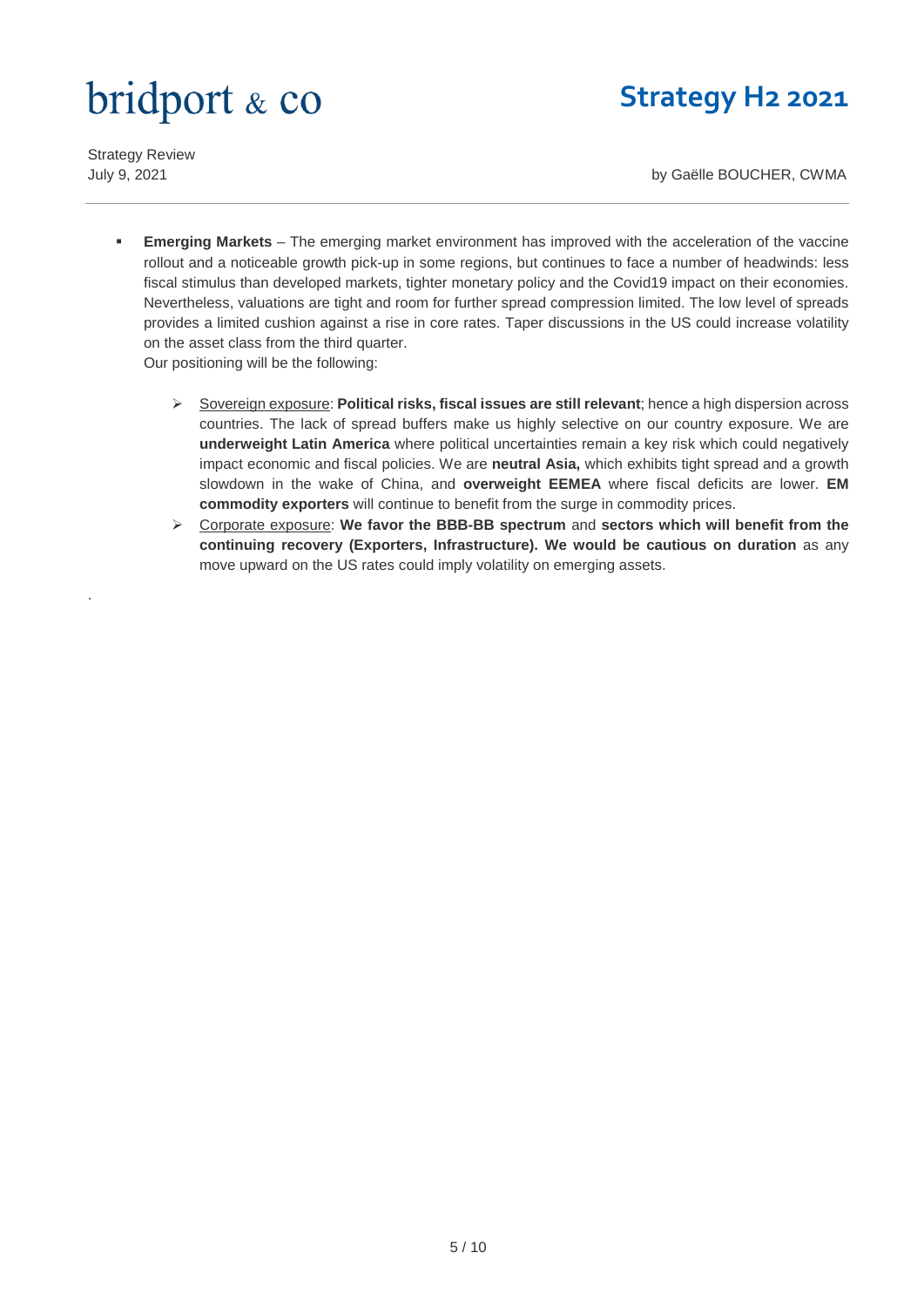### **Strategy H2 2021**

Strategy Review

July 9, 2021 by Gaëlle BOUCHER, CWMA

#### **THEMATIC VIEWS MACRO ECONOMIC DEVELOPMENTS**



The global economy has been recovering from the pandemic but renewed restrictions during the first half of the year weighed on specific sectors.

The decline in China credit impulse does not bode well for global demand. And could weigh on activity and growth.





The economic growth momentum will shift towards Europe where vaccination is proceeding fast, allowing for a reopening of the economies.

Inflation prints came higher while M2 drifted up. Supply bottlenecks have been a key factor behind inflation surprises and some of them may not be solved by the year-end, which could trigger wage pressures. Central banks' action will be crucial. For the time being, euro area inflation is under control. In the UK, inflation is back to pre-crisis level but remains below the 2% threshold



#### **Disclaimer**

This document has been prepared by bridport & cie sa. It has been prepared solely for informational purposes and should not be construed as an offer to buy or sell or a solicitation of an offer to buy or sell any security or instrument or to participate in any transaction or trading activity. The contents are based on sources believed to be reliable, accurate and complete. No<br>representations or guarantees a recommendations of a qualified professional, which prospective investors (whether individual or institutional) are strongly encouraged to seek. No responsibility whatsoever is hereby<br>accepted for any damage arising out of expressions) in this document is purely indicative and is subject to change without notice. This document may not be copied, distributed, reproduced or transmitted for any purpose without b id t & i ' i t i iti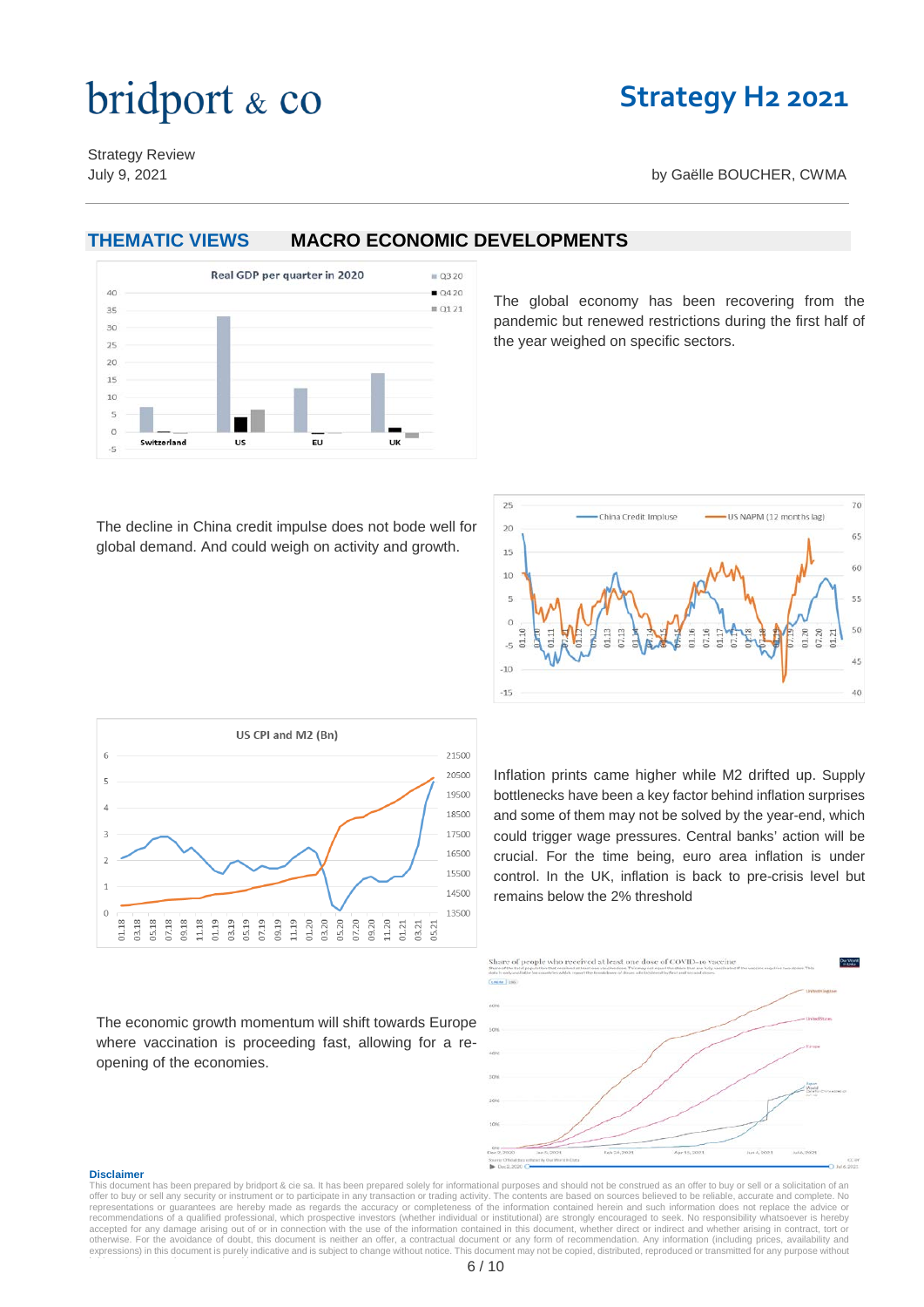### **Strategy H2 2021**

Strategy Review

#### July 9, 2021 by Gaëlle BOUCHER, CWMA

#### **THEMATIC VIEWS MARKET DEVELOPMENTS**

**Overall Performance**



**Developed markets – Spreads are tighter to pre-Covid19 levels except for the BB spectrum**

|                                              |       |       |              |       |               |              |      | SPREAD VERSUS GOVERNENT BONDS (pbs) |              |       |               |              |       |               |             |                 |
|----------------------------------------------|-------|-------|--------------|-------|---------------|--------------|------|-------------------------------------|--------------|-------|---------------|--------------|-------|---------------|-------------|-----------------|
| ICE Indices (as of June<br>30)               | EU IG | US IG | <b>EU HY</b> | US HY | <b>EU AAA</b> | <b>EU AA</b> | EU A | <b>EU BBB</b>                       | <b>EU BB</b> | EU B  | <b>US AAA</b> | <b>US AA</b> | US A  | <b>US BBB</b> | <b>USBB</b> | US <sub>B</sub> |
| 13.02.2020                                   | 90    | 100   | 316          | 371   | 50            | 54           | 76   | 110                                 | 226          | 452   | 53            | 54           | 75    | 129           | 218         | 370             |
| 31.12.2020                                   | 92    | 98    | 358          | 390   | 44            | 57           | 76   | 112                                 | 271          | 468   | 50            | 59           | 74    | 125           | 281         | 422             |
| 30.06.2021                                   | 83    | 82    | 306          | 318   | 49            | 53           | 71   | 97                                  | 240          | 411   | 41            | 49           | 62    | 104           | 231         | 367             |
| <b>Spread vs Pre-</b><br><b>Covid levels</b> | - 1   | $-18$ | $-10$        | $-53$ | -1            | -1           | -5   | $-13$                               | 14           | $-41$ | $-12$         | -5           | $-13$ | $-25$         | 13          | -3              |

#### **Emerging market – Strong resilience versus US peers. No much room for further spread tightening**

| SPREAD VERSUS US IREASURIES (DDS)            |       |       |              |       |                 |     |              |         |     |     |     |     |                                           |
|----------------------------------------------|-------|-------|--------------|-------|-----------------|-----|--------------|---------|-----|-----|-----|-----|-------------------------------------------|
| ICE Indices (as of June<br>30                | EU IG | US IG | <b>EU HY</b> | US HY | S EM Corp EM IG |     | <b>EM HY</b> | ASIA IG |     |     |     |     | ASIA HY EMEA IG EMEA HY LATAM IG LATAM HY |
| 13.02.2020                                   | 90    | 100   | 316          | 371   | 249             | 147 | 471          | 123     | 569 | 132 | 352 | 219 | 476                                       |
| 31.12.2020                                   | 92    | 98    | 358          | 390   | 281             | 159 | 521          | 156     | 680 | 152 | 421 | 178 | 470                                       |
| 30.06.2021                                   | 83    | 82    | 306          | 318   | 266             | 141 | 522          | 139     | 802 | 124 | 364 | 169 | 431                                       |
| <b>Spread vs Pre-</b><br><b>Covid levels</b> |       | $-18$ | $-10$        | -53   | 17              | -6  | 51           | 16      | 233 | -8  | 12  | -50 | -45                                       |

#### CODEAD VEDCUC UC TREACURIES (pho)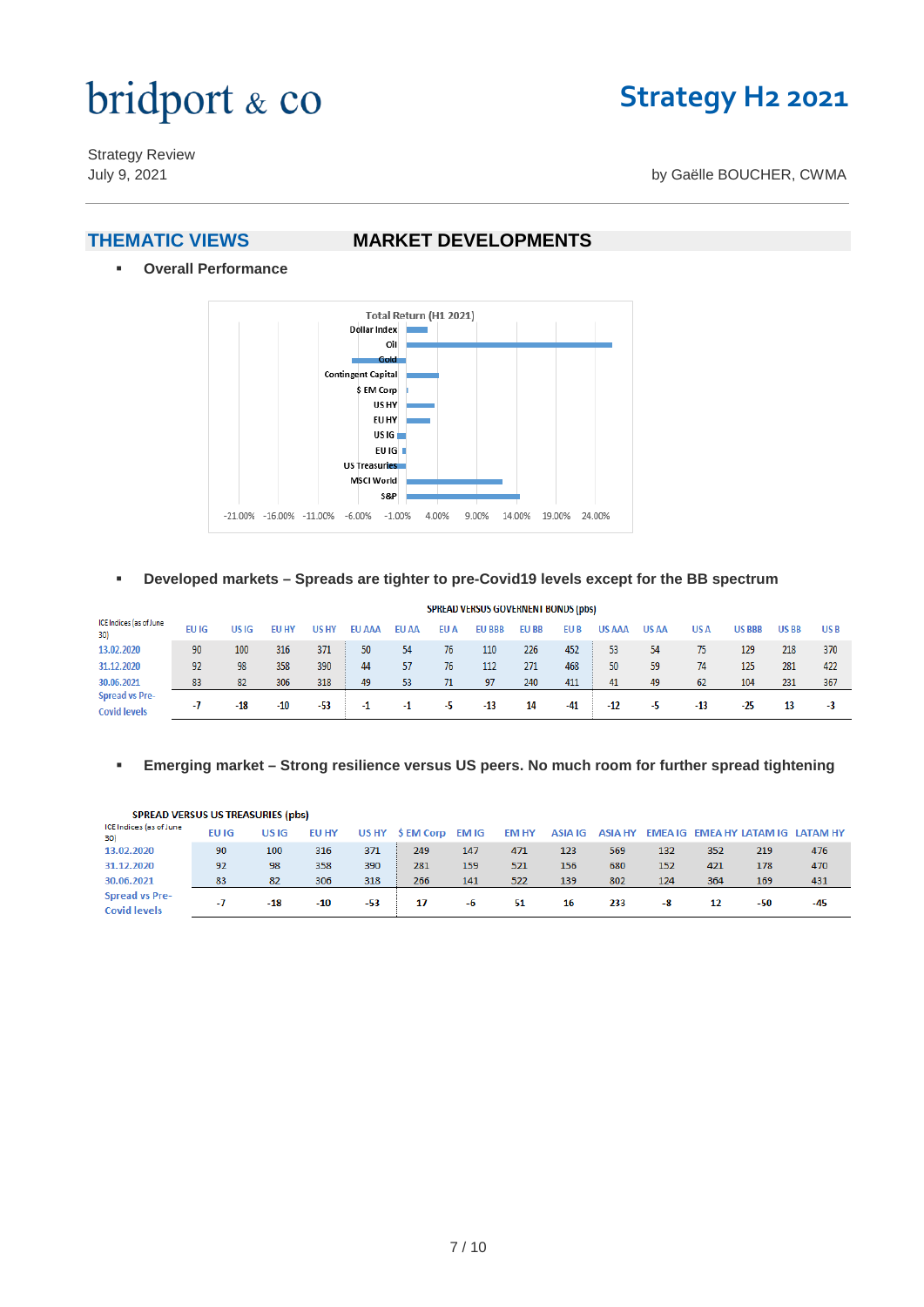### **Strategy H2 2021**

Strategy Review July 9, 2021 by Gaëlle BOUCHER, CWMA

#### **THEMATIC VIEWS YIELD TRENDS**





#### In a context of supportive policy mix, high beta spread compression has continued, supported by the hunt for yield. In core countries, we are now below pre-pandemic levels. Despite low leeway, credit is not so expensive versus equities and commodities.

Emerging corporates spreads have been resilient to the upward move in yields, except for Asia HY which faced idiosyncratic risks.





US Treasuries drifted up strongly in Q1 in the wake of rising real rates and inflation expectations, dragging down other core yields. In Q2, the FED affirmed the transitory nature of rising inflation.

US 10-year Breakeven ended H1 at 2.33%. Real yields, measured by the inflation swap, remained well anchored in negative territory.

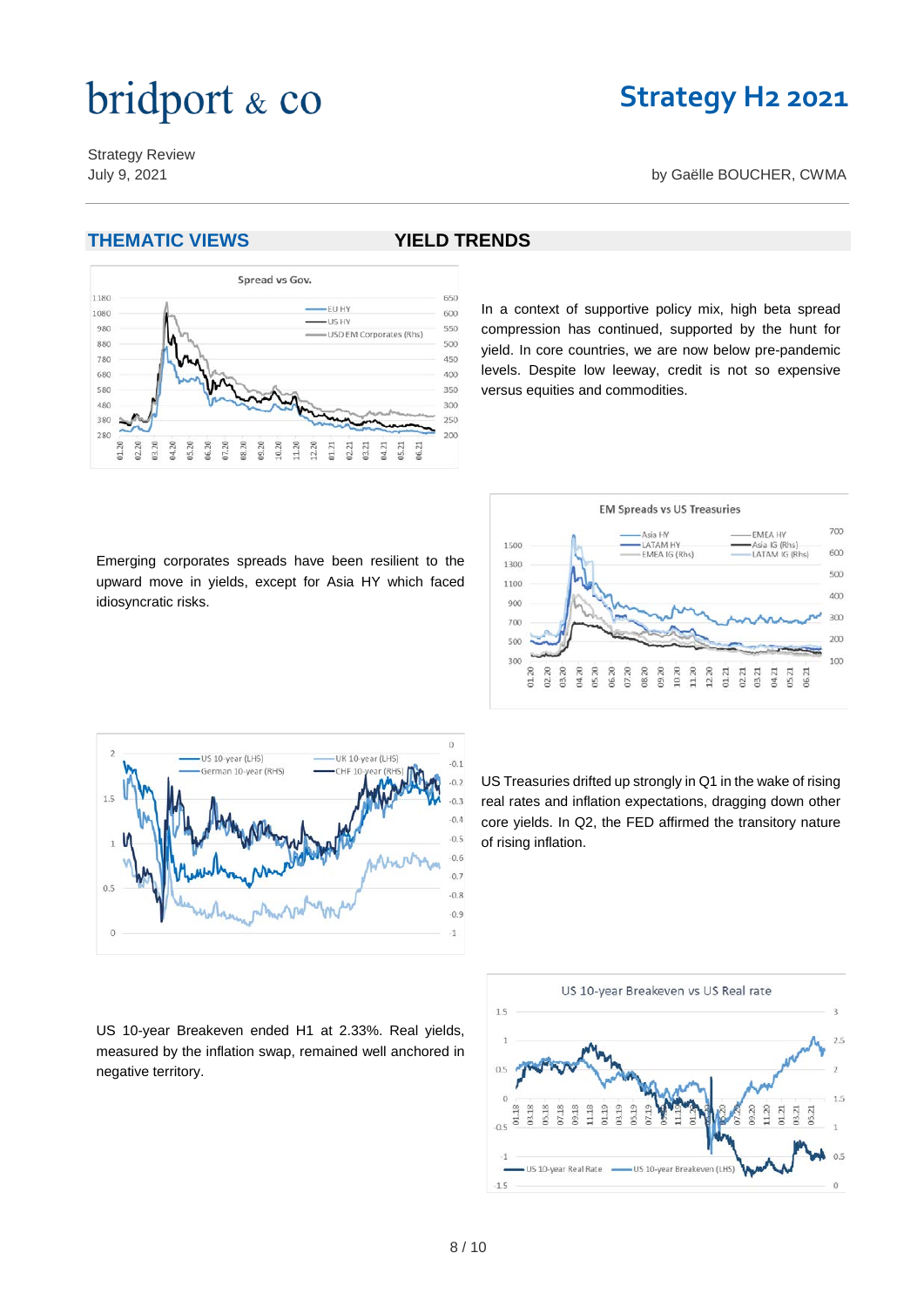## **Strategy H2 2021**

Strategy Review

July 9, 2021 **by Gaëlle BOUCHER, CWMA** 

| <b>THEMATIC VIEWS</b>              |    |       |      |         |                |         | <b>EMERGING MARKETS OVERVIEW</b> |
|------------------------------------|----|-------|------|---------|----------------|---------|----------------------------------|
| 2021 Total Return<br>(ICE indices) |    | 2019  | 2020 | Q1      | Q <sub>2</sub> | 2021    |                                  |
| <b>Global EM</b>                   |    |       |      |         |                |         |                                  |
|                                    | IG | 11.87 | 5.76 | $-1.87$ | 1.56           | $-0.34$ |                                  |
|                                    | HY | 13.49 | 9.02 | $-0.83$ | 2.27           | 1.43    | While investment grade           |
| <b>ASIA</b>                        |    |       |      |         |                |         | US Treasuries, high yie          |
|                                    | IG | 10.21 | 6.77 | $-1.36$ | 1.09           | $-0.29$ |                                  |
|                                    | HY | 14.11 | 8.72 | $-0.45$ | $-0.11$        | $-0.56$ |                                  |
| <b>EMEA</b>                        |    |       |      |         |                |         |                                  |
|                                    | IG | 11.89 | 6.28 | $-2.02$ | 2.31           | 0.24    |                                  |
|                                    | HY | 14.84 | 7.84 | 0.51    | 2.99           | 3.51    |                                  |
| <b>LATAM</b>                       |    |       |      |         |                |         |                                  |
|                                    | IG | 16.16 | 5.05 | $-3.60$ | 2.50           | $-1.19$ |                                  |
|                                    | HY | 12.25 | 8.19 | $-1.95$ | 3.60           | 1.58    |                                  |

Asia high yield rated bonds underperformed due to idiosyncratic issues.

While investment grade suffered from the upward move in US Treasuries, high yield proved to be resilient.

| (ICE indices - As of 30/06) | Asia IG | LatAm IG EMEA IG |       | Asia HY | LatAm HY EMEA HY |      |
|-----------------------------|---------|------------------|-------|---------|------------------|------|
| Spread 31/12/2020           | 156     | 178              | 152   | 680     | 470              | 421  |
| Spread 30/06/2021           | 139     | 169              | 124   | 802     | 431              | 364  |
| <b>Spread Variation</b>     | $-17$   | -9               | $-28$ | 122     | -39              | -57  |
| Carry                       | 0.77    | 0.88             | 0.75  | 3.37    | 2.33             | 2.09 |
| <b>Capital Gain</b>         | 0.90    | 0.75             | 1.74  | $-2.92$ | 2.00             | 2.10 |
| <b>Excess Return</b>        | 1.67    | 1.63             | 2.49  | 0.46    | 4.33             | 4.19 |